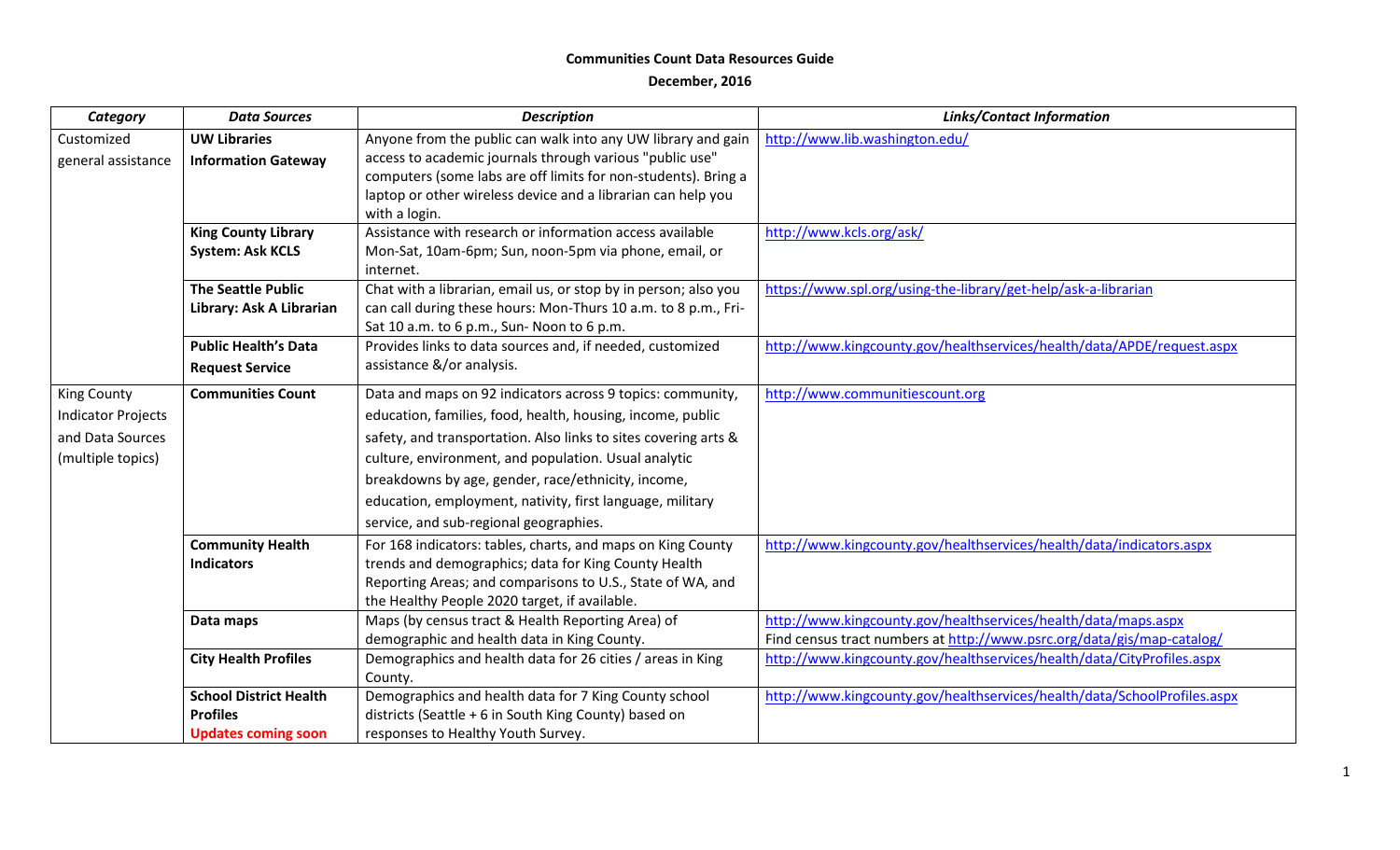|                     | LocalScape                    | New interactive website from King County Assessor's Office     | http://localscape.property/#kingcountyassessor/My-Property                     |
|---------------------|-------------------------------|----------------------------------------------------------------|--------------------------------------------------------------------------------|
|                     |                               | that offers demographic data and school ratings in addition to | For census tract numbers, see Puget Sound Regional Council's 2010 census tract |
|                     |                               | assessment, property sales, and building permit data. Data     | maps at http://www.psrc.org/data/gis/map-catalog/                              |
|                     |                               | available by many geographies, including census tract,         |                                                                                |
|                     |                               | neighborhood, city, school and legislative districts.          |                                                                                |
|                     | <b>Community Commons</b>      | Access to "data, tools, and stories to improve communities     | http://www.communitycommons.org/                                               |
|                     |                               | and inspire change." Options to create customized maps         |                                                                                |
|                     |                               | &/or build from maps already in the gallery. Can define        |                                                                                |
|                     |                               | geographic boundaries in several ways.                         |                                                                                |
|                     | King County Performance       | Reports on indicators across a broad range of topics,          | https://performance.kingcounty.gov/                                            |
|                     |                               | including equity & social justice, climate change, regional    |                                                                                |
|                     |                               | mobility, and others.                                          |                                                                                |
|                     | Qualitative Data              | MOVE (Mapping Our Voices for Equity) presents King County      | https://vimeo.com/channels/cppwmove                                            |
|                     |                               | stories gathered as part of Communities Putting Prevention     |                                                                                |
|                     |                               | to Work.                                                       |                                                                                |
| Population &        | <b>Office of Financial</b>    | Reliable source for annual population estimates with many      | http://www.ofm.wa.gov/pop/                                                     |
| Social              | Management (WA)               | geographic and subpopulation breakdowns available.             |                                                                                |
| <b>Determinants</b> | <b>Census and American</b>    | Data, infographics, and recent reports from the Census         | http://www.census.gov/                                                         |
|                     | <b>Community Survey</b>       | Bureau.                                                        |                                                                                |
|                     | <b>US Census Community</b>    | Popular facts (population, income, etc.) and frequently        | http://quickfacts.census.gov/qfd/index.html                                    |
|                     | <b>Facts</b>                  | requested data by state, county, and city or town. Useful for  |                                                                                |
|                     |                               | median household and family income, quick census statistics.   |                                                                                |
|                     | Census/ American              | Housing, income, language spoken, household makeup,            | http://factfinder.census.gov/faces/nav/jsf/pages/index.xhtml                   |
|                     | <b>Community Survey</b>       | race/ethnicity and other demographics.                         | Tutorial at http://factfinder.census.gov/legacy/quickstart.html                |
| Economy             | <b>Washington State</b>       | Map of county unemployment rates.                              | https://fortress.wa.gov/esd/employmentdata/reports-publications/economic-      |
|                     | <b>Employment Security</b>    |                                                                | reports/monthly-employment-report/map-of-county-unemployment-rates             |
|                     | Department                    |                                                                |                                                                                |
|                     |                               | King County profile includes geographic facts and data on      | https://fortress.wa.gov/esd/employmentdata/reports-publications/regional-      |
|                     |                               | labor force and unemployment, industry employment, wages       | reports/county-profiles/king-county-profile                                    |
|                     |                               | and income, and population.                                    |                                                                                |
|                     |                               | Reports, data & tools. For county-specific workforce           | https://fortress.wa.gov/esd/employmentdata/reports-publications                |
|                     |                               | numbers and trends, scroll to "Regional reports, data and      |                                                                                |
|                     |                               | tools).                                                        |                                                                                |
| Social & Health     | WA Dept. of Social and        | Aggregated, anonymous data about DSHS clients and costs by     | https://www.dshs.wa.gov/sesa/research-and-data-analysis/client-data            |
| <b>Services</b>     | <b>Health Services (DSHS)</b> | county, legislative district, city, school district, and       | FAQs at https://www.dshs.wa.gov/sites/default/files/SESA/rda/documents/faq.pdf |
|                     | <b>Client Data</b>            | race/ethnicity                                                 |                                                                                |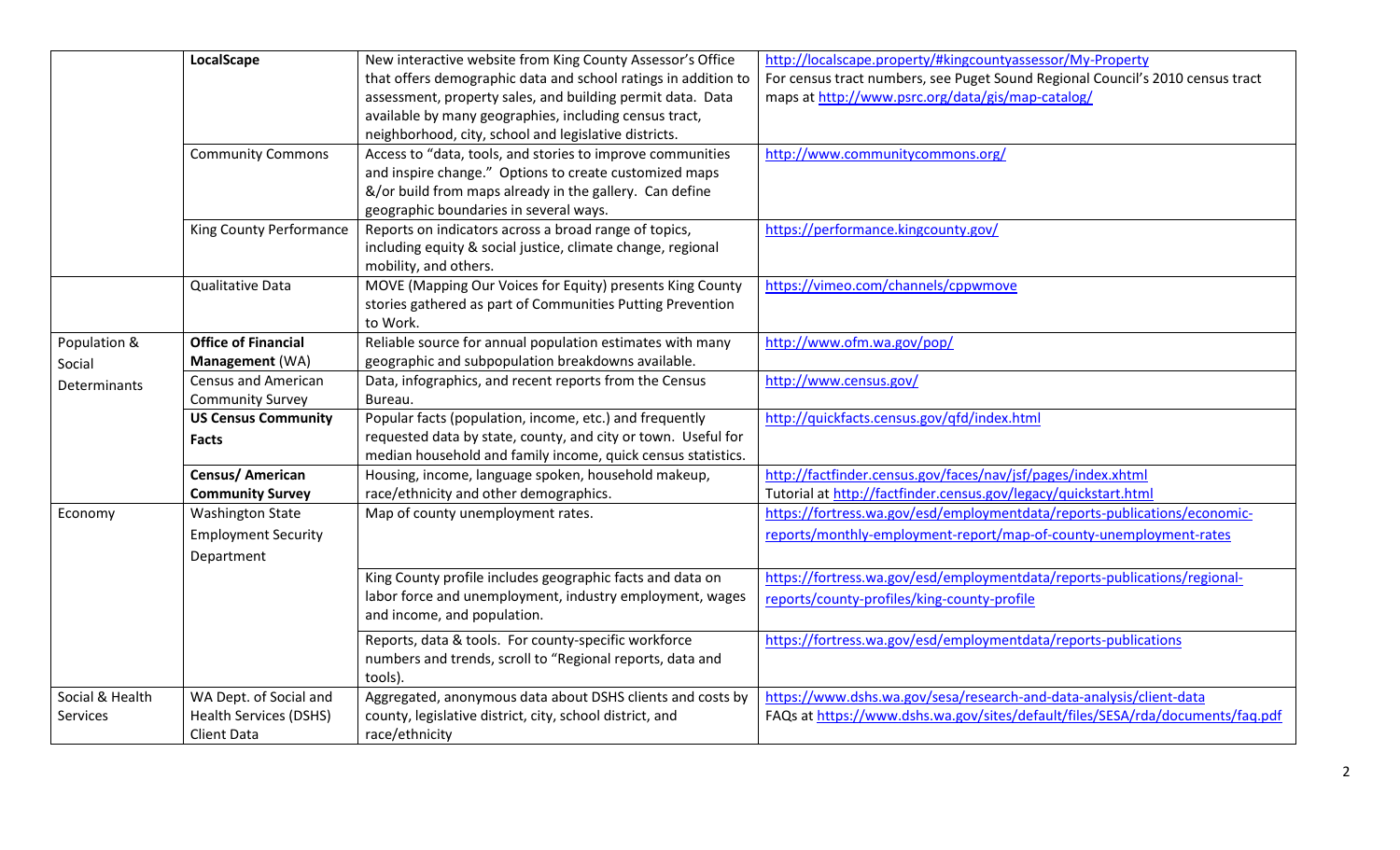|                               | <b>USDA Food Stamps</b>                                                                                             | Supplemental Nutrition Assistance Program data by<br>Congressional District.                                                                                                                                                                                                                     | http://www.fns.usda.gov/ops/snap-community-characteristics-washington                                                                                                                                                                                                                                                                                                                                 |
|-------------------------------|---------------------------------------------------------------------------------------------------------------------|--------------------------------------------------------------------------------------------------------------------------------------------------------------------------------------------------------------------------------------------------------------------------------------------------|-------------------------------------------------------------------------------------------------------------------------------------------------------------------------------------------------------------------------------------------------------------------------------------------------------------------------------------------------------------------------------------------------------|
| <b>Survey Data</b><br>Sources | <b>Healthy Youth Survey</b>                                                                                         | School-based survey of $6th$ , $8th$ , $10th$ , and $12th$ graders every 2<br>years (even years). Topics include smoking, substance use,<br>nutrition, physical activity, screen time, mental health and<br>suicide, bullying and school climate, sexual behavior, weapon<br>carrying, and more. | www.ASKHYS.net<br>http://www.doh.wa.gov/DataandStatisticalReports/DataSystems/HealthyYouthSurv<br>$ey$<br>Webinar training available at http://www.askhys.net/Training<br>Some King County data reported at http://www.communitiescount.org,<br>http://www.kingcounty.gov/healthservices/health/data/indicators.aspx, and<br>http://www.kingcounty.gov/healthservices/health/data/SchoolProfiles.aspx |
|                               | <b>Behavioral Risk Factor</b><br>Surveillance Survey<br>(BRFSS)                                                     | The BRFSS is a random telephone interview survey of non-<br>institutionalized adults ages 18 and older that has been<br>conducted in King County every year since 1987.                                                                                                                          | http://www.cdc.gov/brfss/index.html<br>Some King County data reported at http://www.communitiescount.org,<br>http://www.kingcounty.gov/healthservices/health/data/indicators.aspx, and<br>http://www.kingcounty.gov/healthservices/health/data/CityProfiles.aspx                                                                                                                                      |
|                               | <b>Pregnancy Risk</b><br><b>Assessment Monitoring</b><br>System (PRAMS)                                             | Administered by state health departments around the US,<br>PRAMS collects data on maternal attitudes and experiences<br>before, during, and shortly after pregnancy.                                                                                                                             | http://www.doh.wa.gov/DataandStatisticalReports/HealthBehaviors/PregnancyRisk<br>AssessmentMonitoringSystem/ForResearchers<br>PRAMS FAQs at http://www.cdc.gov/prams/faqs.htm                                                                                                                                                                                                                         |
| Food                          | BRFSS (state DOH); also<br>reported by Communities<br>Count & King County<br><b>Community Health</b><br>Indicators) | Food insecurity/hardship(by region, age, race/ethnicity,<br>gender)                                                                                                                                                                                                                              | http://www.doh.wa.gov/DataandStatisticalReports/DataSystems/BehavioralRiskFac<br>torSurveillanceSystemBRFSS<br>Communities Count at http://www.communitiescount.org<br>Community Health Indicators at<br>http://www.kingcounty.gov/healthservices/health/data/indicators.aspx                                                                                                                         |
|                               | <b>Supplemental Nutrition</b><br>Program for Women<br>Infants and Children<br>(WIC)                                 | Annual summary data, by county and by agency, of women,<br>infants and children served (for 2012, 2013, 2014).                                                                                                                                                                                   | http://www.doh.wa.gov/DataandStatisticalReports/HealthBehaviors/WIC                                                                                                                                                                                                                                                                                                                                   |
|                               | <b>Feeding America</b>                                                                                              | Provides food insecurity among children data                                                                                                                                                                                                                                                     | http://feedingamerica.org/hunger-in-america/hunger-studies/map-the-meal-<br>gap/how-we-got-map-data.aspx                                                                                                                                                                                                                                                                                              |
|                               | Map the Meal Gap                                                                                                    | Provides food insecurity, SNAP, poverty, and food cost data                                                                                                                                                                                                                                      | http://map.feedingamerica.org/                                                                                                                                                                                                                                                                                                                                                                        |
| Housing                       | <b>Housing Development</b><br>Consortium (HDC)                                                                      | Provides multiple links to housing data                                                                                                                                                                                                                                                          | http://www.housingconsortium.org/                                                                                                                                                                                                                                                                                                                                                                     |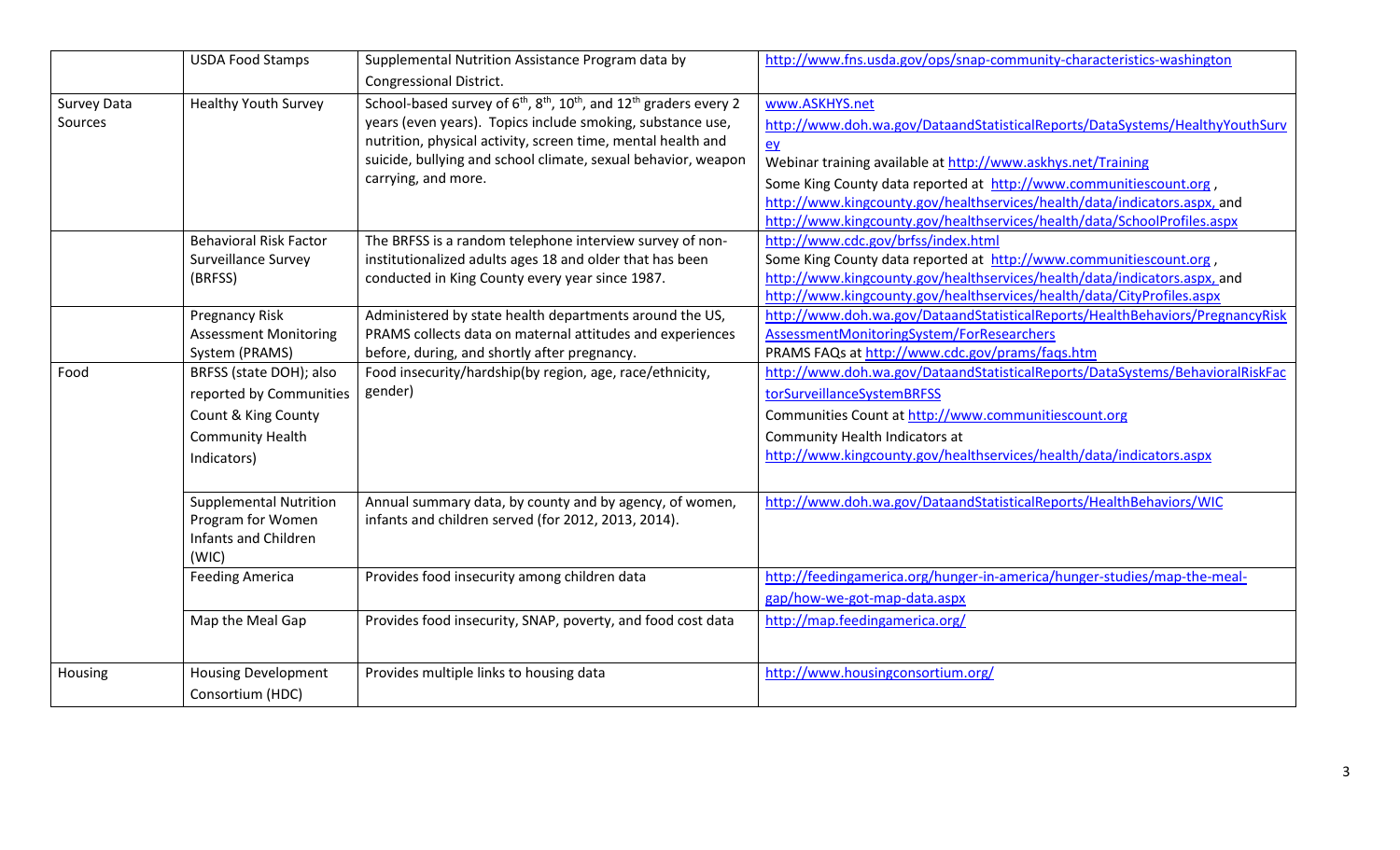| WA State Affordable           | Useful for: comprehensive review and forecast of affordable                                                                                                                                                                                                                                                                                                                                                                                                                      | http://www.commerce.wa.gov/commissions/AffordableHousingAdvisoryBoard/Aff |
|-------------------------------|----------------------------------------------------------------------------------------------------------------------------------------------------------------------------------------------------------------------------------------------------------------------------------------------------------------------------------------------------------------------------------------------------------------------------------------------------------------------------------|---------------------------------------------------------------------------|
| <b>Housing Advisory Board</b> | housing in our state, baseline state housing indicators, rental                                                                                                                                                                                                                                                                                                                                                                                                                  | ordable-Housing-Needs-Study/Pages/default.aspx                            |
| <b>Housing Needs</b>          | supply analysis                                                                                                                                                                                                                                                                                                                                                                                                                                                                  |                                                                           |
| Assessment (through<br>HDC)   | The Washington State Affordable Housing Advisory Board<br>(AHAB) advises the Department of Commerce on housing and<br>housing-related issues. AHAB has 22 members representing a<br>variety of housing interests around the state. In 2014<br>AHAB and other partners launched the Affordable Housing<br>Needs Assessment, the first effort in over ten years to collect<br>and analyze federal, tribal, state and housing authority data<br>on affordable housing in our state. |                                                                           |
| <b>HUD Comprehensive</b>      | Useful for: income distribution, housing problems, housing                                                                                                                                                                                                                                                                                                                                                                                                                       | http://www.huduser.org/portal/datasets/cp/CHAS/data querytool chas.html   |
| <b>Housing Affordability</b>  | cost burden                                                                                                                                                                                                                                                                                                                                                                                                                                                                      |                                                                           |
| Strategy (CHAS) Table         |                                                                                                                                                                                                                                                                                                                                                                                                                                                                                  |                                                                           |
| Generator (through HDC)       | HUD periodically receives "custom tabulations" of data from                                                                                                                                                                                                                                                                                                                                                                                                                      |                                                                           |
|                               | the Census Bureau that are largely not available through                                                                                                                                                                                                                                                                                                                                                                                                                         |                                                                           |
|                               | standard Census products. These data, known as the "CHAS"                                                                                                                                                                                                                                                                                                                                                                                                                        |                                                                           |
|                               | data (Comprehensive Housing Affordability Strategy),                                                                                                                                                                                                                                                                                                                                                                                                                             |                                                                           |
|                               | demonstrate the extent of housing problems and housing                                                                                                                                                                                                                                                                                                                                                                                                                           |                                                                           |
|                               | needs, particularly for low income households. This table<br>generator produces a small number of tables that focus on                                                                                                                                                                                                                                                                                                                                                           |                                                                           |
|                               | some of the most commonly used CHAS figures. It is meant to                                                                                                                                                                                                                                                                                                                                                                                                                      |                                                                           |
|                               | help individuals looking for data for a specific jurisdiction.                                                                                                                                                                                                                                                                                                                                                                                                                   |                                                                           |
| <b>CHAS Download Tool</b>     | Useful for: affordability of housing stock, rent levels, supply of                                                                                                                                                                                                                                                                                                                                                                                                               | http://www.huduser.org/portal/datasets/cp/CHAS/data_download_chas.html    |
| (through HDC)                 | housing stock, demand for housing stock,                                                                                                                                                                                                                                                                                                                                                                                                                                         |                                                                           |
|                               | downrenting/uprenting                                                                                                                                                                                                                                                                                                                                                                                                                                                            |                                                                           |
|                               | Allows you to download the raw data files for CHAS. Best for<br>data users who are comfortable working with large datasets<br>and have appropriate data management software. The data<br>download tool includes data from 2006-2008, 2005-2009,                                                                                                                                                                                                                                  |                                                                           |
|                               | 2006-2010, and 2008-2010.                                                                                                                                                                                                                                                                                                                                                                                                                                                        |                                                                           |
| <b>HUD Data Matrix</b>        | Useful for: choosing a data source                                                                                                                                                                                                                                                                                                                                                                                                                                               | http://www.huduser.org/portal/datasets/cp/CHAS/data querytool chas.html   |
| (through HDC)                 |                                                                                                                                                                                                                                                                                                                                                                                                                                                                                  |                                                                           |
|                               | HUD USER provides interested researchers with access to the                                                                                                                                                                                                                                                                                                                                                                                                                      |                                                                           |
|                               | original data sets generated by Policy Development and                                                                                                                                                                                                                                                                                                                                                                                                                           |                                                                           |
|                               | Research (PD&R)-sponsored data collection efforts, including                                                                                                                                                                                                                                                                                                                                                                                                                     |                                                                           |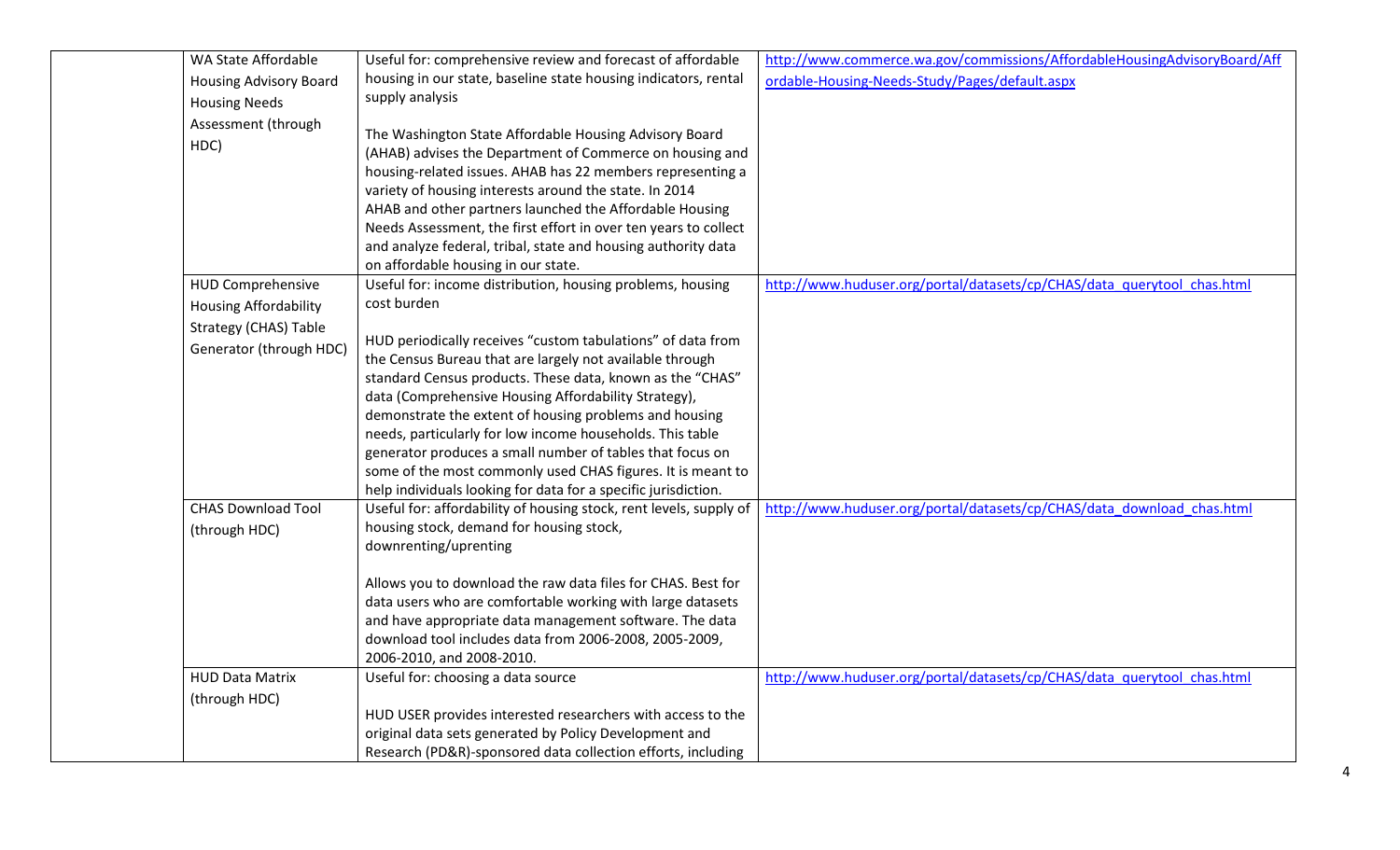|                                                                                  | the American Housing Survey, HUD median family income<br>limits, as well as microdata from research initiatives on topics<br>such as housing discrimination, the HUD-insured multifamily<br>housing stock, and the public housing population. Each data<br>set is rated by its relevance and usefulness for research in the<br>designated categories.                                                                                                                                                                                                                              |                                                                                                                             |
|----------------------------------------------------------------------------------|------------------------------------------------------------------------------------------------------------------------------------------------------------------------------------------------------------------------------------------------------------------------------------------------------------------------------------------------------------------------------------------------------------------------------------------------------------------------------------------------------------------------------------------------------------------------------------|-----------------------------------------------------------------------------------------------------------------------------|
| <b>American Housing Survey</b>                                                   | Useful for: detailed census data                                                                                                                                                                                                                                                                                                                                                                                                                                                                                                                                                   | http://factfinder.census.gov/faces/nav/jsf/pages/index.xhtml                                                                |
| & American Community<br>Survey (American                                         | Free data from several censuses and surveys, including the                                                                                                                                                                                                                                                                                                                                                                                                                                                                                                                         |                                                                                                                             |
| FactFinder) (through<br>HDC)                                                     | American Community Survey and the American Housing<br>Survey.                                                                                                                                                                                                                                                                                                                                                                                                                                                                                                                      |                                                                                                                             |
| <b>Housing Affordability</b>                                                     | Useful for: housing tenure, monthly housing costs, cost<br>burden, assisted housing, income                                                                                                                                                                                                                                                                                                                                                                                                                                                                                        | http://www.huduser.org/portal/datasets/hads/hads.html                                                                       |
| Data System (through<br>HDC)<br><b>US Census Housing</b><br>Topics (through HDC) | The Housing Affordability Data System (HADS) is a set of files<br>derived from the 1985 and later national American Housing<br>Survey (AHS) and the 2002 and later Metro AHS. This system<br>categorizes housing units by affordability and household by<br>income, with respect to the Adjusted Median Income, Fair<br>Market Rent (FMR), and poverty income. It also includes<br>housing cost burden for owner and renter households.<br>Useful for: vacancy rates, mortgages, market absorption,<br>historical tables.<br>A variety of census data products related to housing. | https://www.census.gov/housing/                                                                                             |
| <b>Integrated Public Use</b><br>Microdata Series (IPUMS)<br>(through HDC)        | Useful for: historical data, long-term change.<br>High-precision samples of the American population drawn<br>from fifteen federal censuses and from the American<br>Community Surveys of 2000-2012. Quantitative information<br>on long-term changes in the American population.                                                                                                                                                                                                                                                                                                   | https://usa.ipums.org/usa/                                                                                                  |
| 2014 King County Area<br>Median Income Table<br>(through HDC)                    | Useful for: affordable rents and home prices, based on<br>income and household size                                                                                                                                                                                                                                                                                                                                                                                                                                                                                                | http://www.housingconsortium.org/wp-content/uploads/2014/09/2014-King-<br>County-Median-Income-Levels-by-Household-Size.pdf |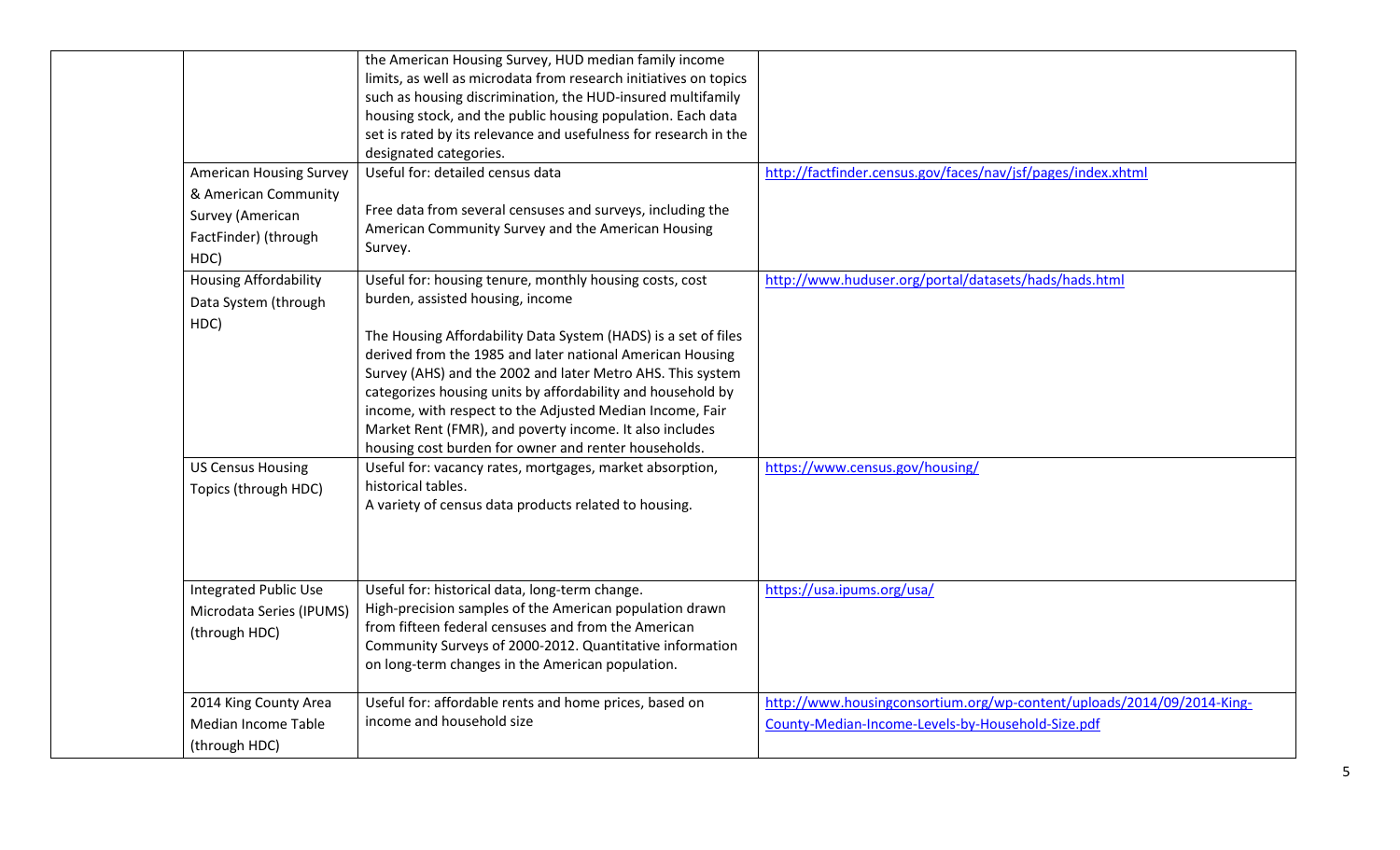|                                                                                           | Table estimating affordable rents and home prices for<br>households, based on percent of King County median income<br>(2014) and household size.                                                                                                                                                    |                                                                                       |
|-------------------------------------------------------------------------------------------|-----------------------------------------------------------------------------------------------------------------------------------------------------------------------------------------------------------------------------------------------------------------------------------------------------|---------------------------------------------------------------------------------------|
| <b>King County</b><br>Comprehensive Plan                                                  | Useful for: units by gross rent, affordability, income<br>distribution (by King County City)                                                                                                                                                                                                        | http://www.kingcounty.gov/property/permits/codes/growth/CompPlan/2012Adop<br>ted.aspx |
| <b>Technical Appendix B:</b><br>Housing (through HDC)                                     | Includes tables with data on housing occupancy, gross rent,<br>and affordability for each King County city.                                                                                                                                                                                         |                                                                                       |
| Working Draft of                                                                          | Useful for: units by gross rent, affordability, income                                                                                                                                                                                                                                              | http://www.kingcounty.gov/socialservices/Housing/PlansAndReports/HCD_Plans/C          |
| Appendix A, 2012 Needs                                                                    | distribution                                                                                                                                                                                                                                                                                        | onsolidatedPlan.aspx                                                                  |
| Assessment: King County<br><b>Consortium Consolidated</b><br><b>Housing and Community</b> | Another source of King County data on housing needs and<br>affordability.                                                                                                                                                                                                                           |                                                                                       |
| Development Plan for                                                                      |                                                                                                                                                                                                                                                                                                     |                                                                                       |
| 2010-2014                                                                                 |                                                                                                                                                                                                                                                                                                     |                                                                                       |
| The National Low Income                                                                   | Useful for: fair market rent, housing wage, area median                                                                                                                                                                                                                                             | http://nlihc.org/oor/2015                                                             |
| Housing Coalition Out of                                                                  | income                                                                                                                                                                                                                                                                                              |                                                                                       |
| Reach Report (through<br>HDC)                                                             | Includes the annual Housing Wage for different metropolitan<br>areas. "Housing Wage" refers to the hourly wage a full-time<br>worker must earn to afford a decent two-bedroom rental<br>home at HUD-estimated Fair Market Rent (FMR) while<br>spending no more than 30% of income on housing costs. |                                                                                       |
| The Urban Institute:                                                                      | Useful for: county-level supply and demand of rental units                                                                                                                                                                                                                                          | http://www.urban.org/features/housing-assistance-matters-initiative                   |
| <b>Housing Assistance</b>                                                                 |                                                                                                                                                                                                                                                                                                     |                                                                                       |
| Matters Initiative                                                                        | A county-by-county measure of supply and demand of rental<br>units for extremely low-income renter households.                                                                                                                                                                                      |                                                                                       |
| (through HDC)                                                                             |                                                                                                                                                                                                                                                                                                     |                                                                                       |
| Paycheck to Paycheck                                                                      | Useful for: comparing wages and housing costs in 210 metro                                                                                                                                                                                                                                          | http://www.nhc.org/chp/p2p/                                                           |
| (National Housing                                                                         | areas and nationwide; rankings of most and least expensive                                                                                                                                                                                                                                          |                                                                                       |
| Conference + Center for                                                                   | rental and homeownership markets                                                                                                                                                                                                                                                                    |                                                                                       |
| Housing Policy) (through<br>HDC)                                                          | This resource includes graphs, fact sheets, and other data<br>visualizations showing median incomes for various<br>occupations, as well as incomes needed to afford market                                                                                                                          |                                                                                       |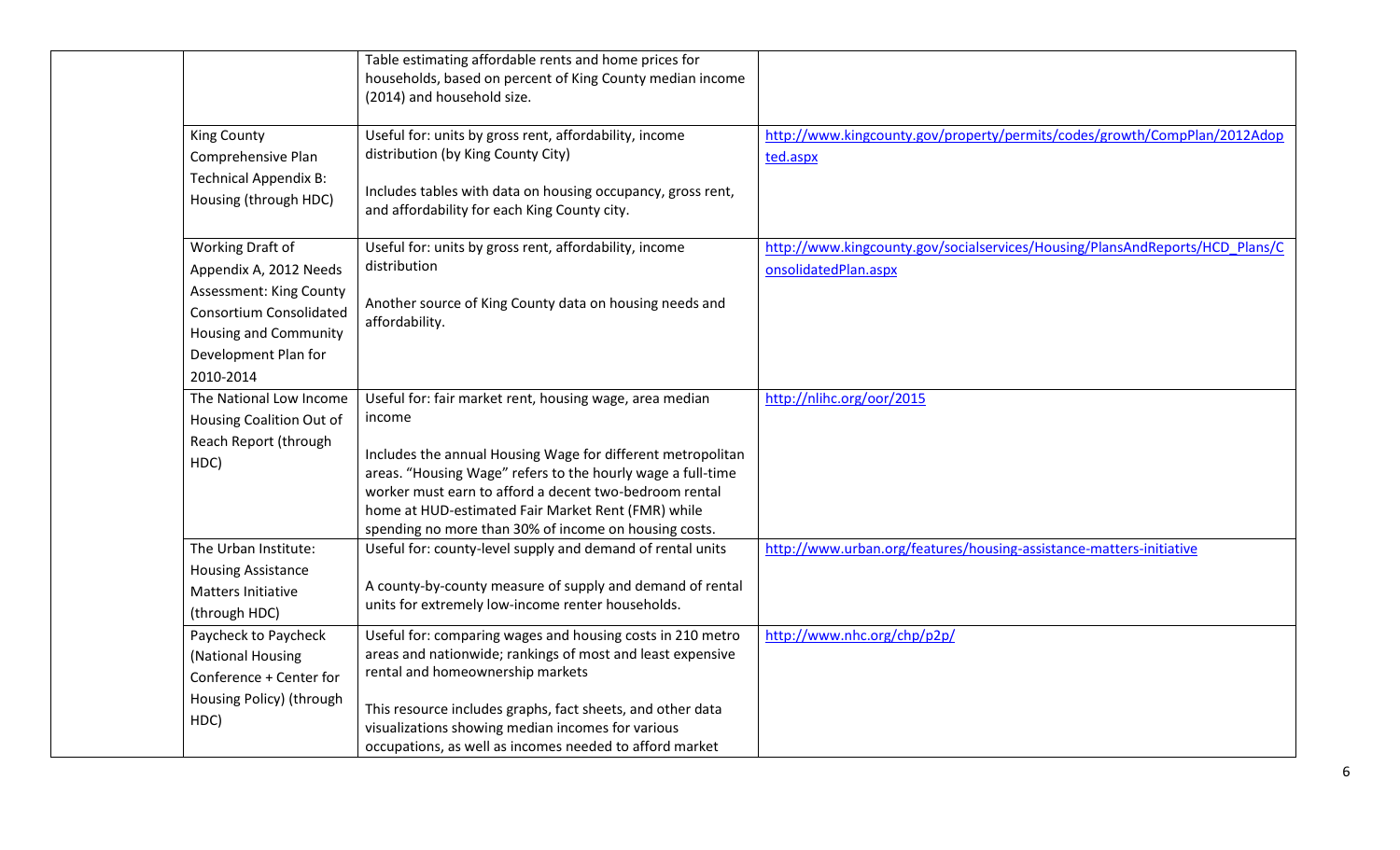|                              | rents and home prices in various metro areas. You can also                                                                |                                                                            |
|------------------------------|---------------------------------------------------------------------------------------------------------------------------|----------------------------------------------------------------------------|
|                              | select a metropolitan area, and then find out if people                                                                   |                                                                            |
|                              | holding various low- to moderate-income jobs would be able                                                                |                                                                            |
|                              | to afford housing in those areas.                                                                                         |                                                                            |
| eGIS: HUD's Enterprise       | Useful for: CHAS mapping, federal investment mapping,                                                                     | http://egis.hud.gov/                                                       |
| Geographic Information       | federal grantees                                                                                                          |                                                                            |
| Systems Portal (through      |                                                                                                                           |                                                                            |
| HDC)                         | Mapping tools that allow the general public to map HUD and<br>Census data. CPD are maps particularly useful, allowing for |                                                                            |
|                              | CHAS data mapping. No GIS software required.                                                                              |                                                                            |
|                              |                                                                                                                           |                                                                            |
| The Geography of             | Useful for: opportunity mapping, communities of                                                                           | http://www.psrc.org/assets/6894/king_county_wa_opportunity_mapping_apr_201 |
| Opportunity: Mapping to      | opportunity, mapping education, parks, economic                                                                           | 0.pdf                                                                      |
| Promote Equitable            | opportunity and mobility, mapping subsidized housing and                                                                  |                                                                            |
| <b>Community Development</b> | housing vouchers                                                                                                          |                                                                            |
| and Fair Housing in King     | This report by the Kirwan Institute assesses the "State of                                                                |                                                                            |
| County, WA (through          | Opportunity" in King County and includes an appendix of                                                                   |                                                                            |
| HDC)                         | maps, which show access to opportunity throughout the                                                                     |                                                                            |
|                              | county.                                                                                                                   |                                                                            |
|                              |                                                                                                                           |                                                                            |
| <b>National Historical</b>   | Useful for: mapping historical census data                                                                                | https://www.nhgis.org/                                                     |
| Geographic Information       |                                                                                                                           |                                                                            |
| System (through HDC)         | Free, aggregate census data and GIS-compatible boundary                                                                   |                                                                            |
|                              | files for the United States between 1790 and 2012.                                                                        |                                                                            |
| Zillow Affordability in the  | Useful for: homeownership affordability visualization                                                                     | http://www.zillow.com/research/2013-q4-mortgage-affordability-6625/        |
| Seattle Metro Area           |                                                                                                                           |                                                                            |
| (through HDC)                | Mapping tool of homeownership affordability in the Seattle                                                                |                                                                            |
|                              | Metro Area.                                                                                                               |                                                                            |
| All Home                     | Presents news, data breakdowns, and map (by ZIP code) on                                                                  | http://allhomekc.org/                                                      |
|                              | homelessness in King County                                                                                               |                                                                            |
| Seattle/King County          | Useful for: city/county specific homelessness data                                                                        | http://www.homelessinfo.org/what we do/one night count/                    |
| Coalition on                 |                                                                                                                           | http://allhomekc.org/                                                      |
| Homelessness One Night       | An annual count of unsheltered homeless individuals in                                                                    |                                                                            |
| Count (through HDC)          | selected areas of King County.                                                                                            |                                                                            |
|                              |                                                                                                                           |                                                                            |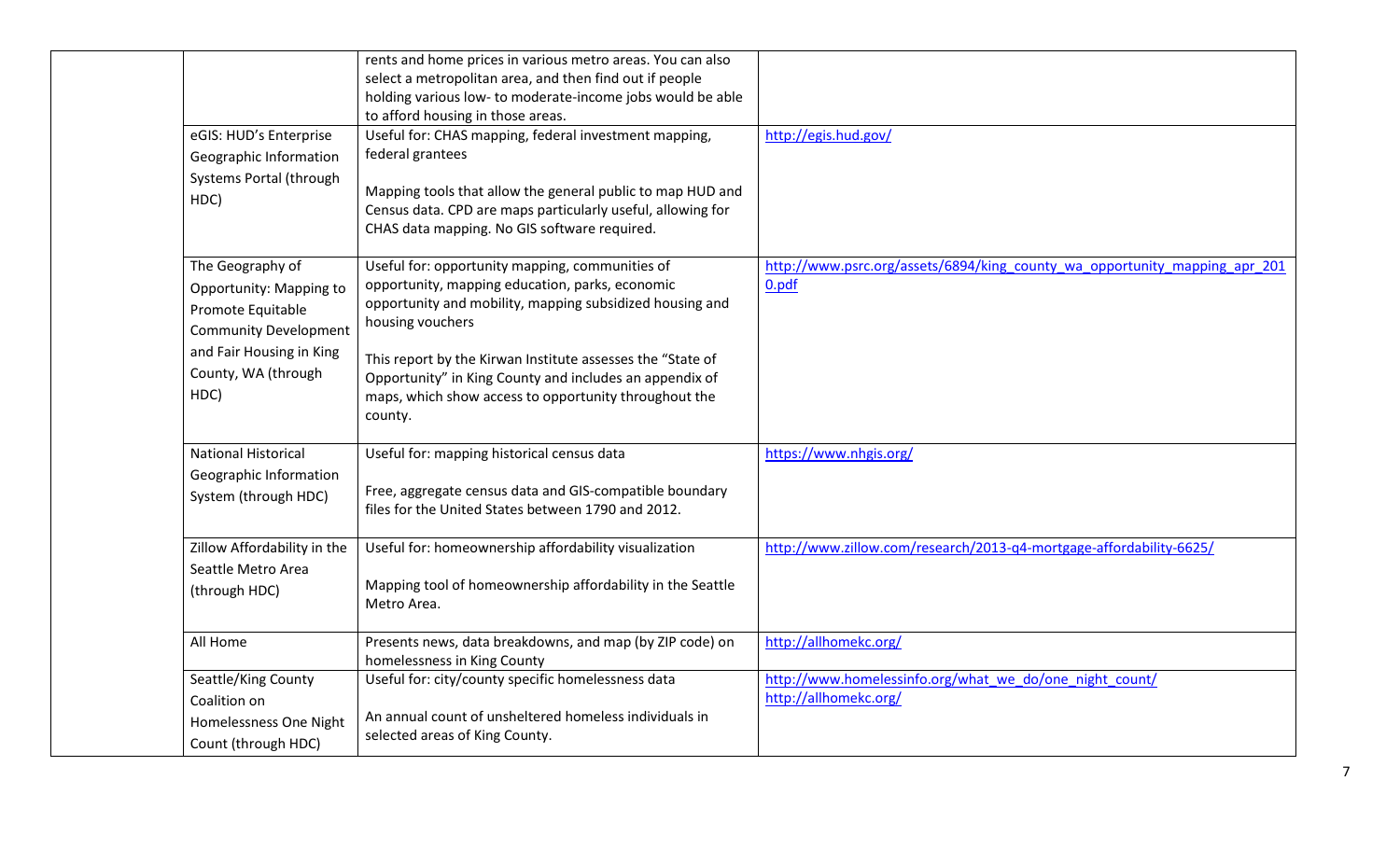| <b>Homeless Education Data</b>                                     | Useful for: number of homeless students in Washington state                                                                                                                 | https://www.k12.wa.us/HomelessEd/Data.aspx |
|--------------------------------------------------------------------|-----------------------------------------------------------------------------------------------------------------------------------------------------------------------------|--------------------------------------------|
| <b>Collection and Reports,</b>                                     | by School District                                                                                                                                                          |                                            |
| Office of Superintendent<br>of Public Instruction<br>(through HDC) | Each year, data is collected on the number of homeless<br>children and youth enrolled in Washington state school<br>districts. This source includes data from 2007 to 2013. |                                            |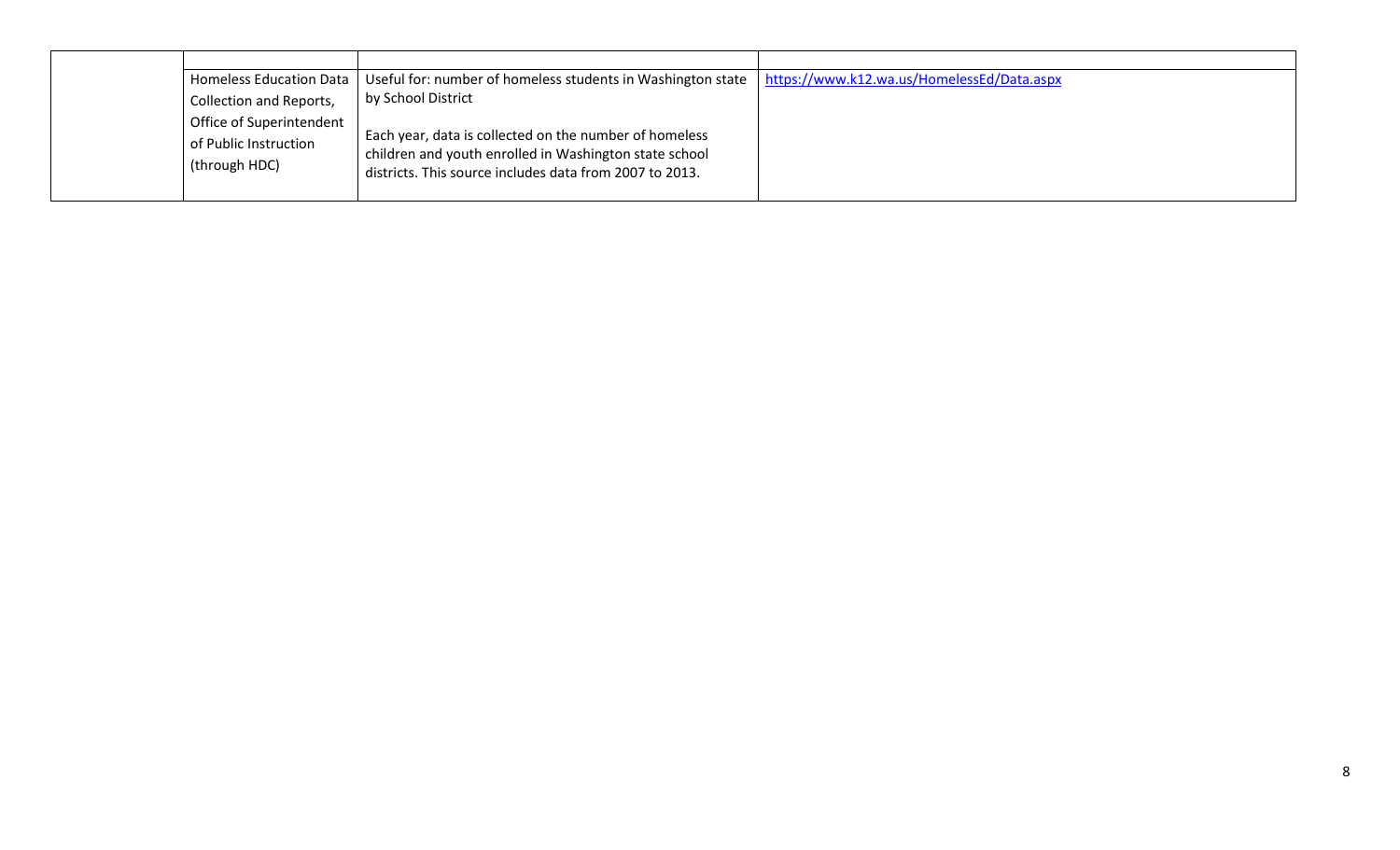| Category               | <b>Data Source</b>         | <b>Description</b>                                               | Link                                                                          |
|------------------------|----------------------------|------------------------------------------------------------------|-------------------------------------------------------------------------------|
| <b>Chronic Disease</b> | <b>American Community</b>  | 8-page data report including demographics, food insecurity,      | http://www.doh.wa.gov/DataandStatisticalReports/DiseasesandChronicConditions/ |
| Profiles               | Survey, Healthy Youth      | physical activity, cigarette smoking, alcohol use, obesity,      | <b>ChronicDiseaseProfiles</b>                                                 |
|                        | Survey, Behavioral Risk    | asthma, diabetes, heart disease, preventative care, Reports      |                                                                               |
|                        | Factor Surveillance System | currently available by county. Reports by pilot and design       |                                                                               |
|                        |                            | areas available by mid-2015.                                     |                                                                               |
| Immunizations          | Washington Immunization    | Kindergarten, 6 <sup>th</sup> grade and K-12 (All Grades) school | http://www.doh.wa.gov/DataandStatisticalReports/HealthBehaviors/Immunization  |
|                        | <b>Information System</b>  | immunization coverage. Reports currently available by county     | /SchoolReports                                                                |
|                        |                            | and educational service district. Reports by Regional Service    |                                                                               |
|                        |                            | Areas available by 4/30/15.                                      |                                                                               |
| Environmental          | <b>Washington Tracking</b> | Environmental Health Hazards including air quality, drinking     | http://www.doh.wa.gov/DataandStatisticalReports/EnvironmentalHealth/Washingt  |
| Health                 | Network                    | water, radon, lead, biomonitoring. Health outcomes including     | onTrackingNetworkWTN                                                          |
|                        |                            | asthma, low birth weight, fertility, prematurity, cancer, heart  |                                                                               |
|                        |                            | attack, heat stress and injury. Data available by county.        |                                                                               |
|                        |                            | Registration is required.                                        |                                                                               |
| Washington             | Variety                    | Wide variety of data reports available organized by              | https://data.wa.gov/                                                          |
| State Data             |                            | agriculture, demographics, economics, education and health.      |                                                                               |
| Portal                 |                            | Some data are available by county.                               |                                                                               |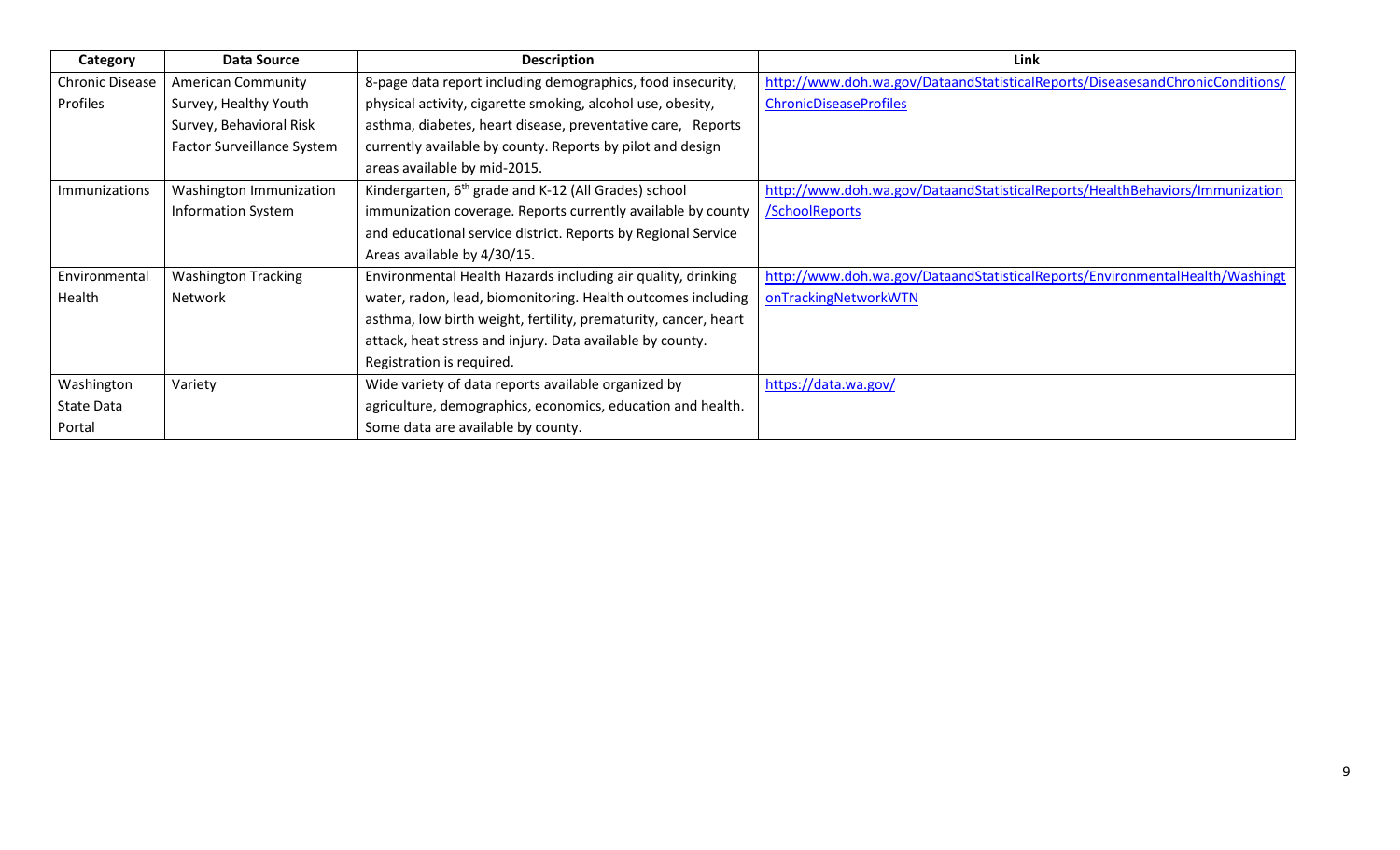| Category               | <b>Data Source</b>       | <b>Description</b>                                           | Link                                                                         |
|------------------------|--------------------------|--------------------------------------------------------------|------------------------------------------------------------------------------|
| <b>School Data</b>     | <b>OSPI</b>              | Summary reports including demographics, graduation rates,    | http://reportcard.ospi.k12.wa.us/Summary.aspx?domain=MSPHSPE&year=2013-      |
|                        | <b>Communities Count</b> | absences, WaKIDS scores, testing results, teacher            | 14&groupLevel=ESD&schoolId=1&reportLevel=State&gradeLevelId=3&wasICategor    |
|                        |                          | information, and other school measures. Available by         | y=1&yrs=2013-14                                                              |
|                        |                          | educational service district.                                |                                                                              |
| Homeless               | Point in Time Count      | Count of sheltered and unsheltered homeless persons in       | http://www.commerce.wa.gov/Programs/housing/Homeless/Pages/ContinuumofC      |
| Count                  |                          | Washington State by county.                                  | areHomelessAssistanceProgram.aspx (information)                              |
|                        |                          |                                                              | http://www.commerce.wa.gov/Programs/housing/Homeless/Pages/Annual-Point-     |
|                        |                          |                                                              | In-Time-Count.aspx (Point in time count)                                     |
|                        |                          |                                                              |                                                                              |
| <b>Workfirst Local</b> | Workforce                | Performance data available by local planning area.           | http://www.workfirst.wa.gov/performance/measures.asp                         |
| <b>Planning Area</b>   |                          |                                                              |                                                                              |
| Performance            |                          |                                                              |                                                                              |
| Local Public           | Variety                  | Access to care, communicable disease, environmental health,  | http://www.doh.wa.gov/ForPublicHealthandHealthcareProviders/PublicHealthSyst |
| Health                 |                          | maternal and child health, prevention and health promotion   | emResourcesandServices/PublicHealthImprovementPartnership/LocalPublicHealthI |
| Indicators             |                          | indicators available at the county level developed to inform | ndicators                                                                    |
|                        |                          | state and local public health programs and policies.         |                                                                              |
| EWU                    | Variety                  | Links to community indicators projects for selected counties | http://www.communityindicators.ewu.edu/loc map.cfm                           |
| Community              |                          | in Washington/Idaho/California managed by Eastern            |                                                                              |
| Indicators             |                          | Washington University and its partners. Data include         |                                                                              |
| Projects               |                          | demographics, culture, economic vitality, education,         |                                                                              |
|                        |                          | environment, health, housing, public safety and              |                                                                              |
|                        |                          | transportation.                                              |                                                                              |
| Community              | Variety                  | County health profiles including health outcomes, behaviors, | http://wwwn.cdc.gov/communityhealth                                          |
| <b>Health Status</b>   |                          | health care access, social determinants and physical         | Includes links to data sources and "How to Use CHSI tutorial.                |
| Indicators             |                          | environment. Counties are compared to peer counties across   |                                                                              |
|                        |                          | the country. Developed by Centers for Disease Control.       |                                                                              |